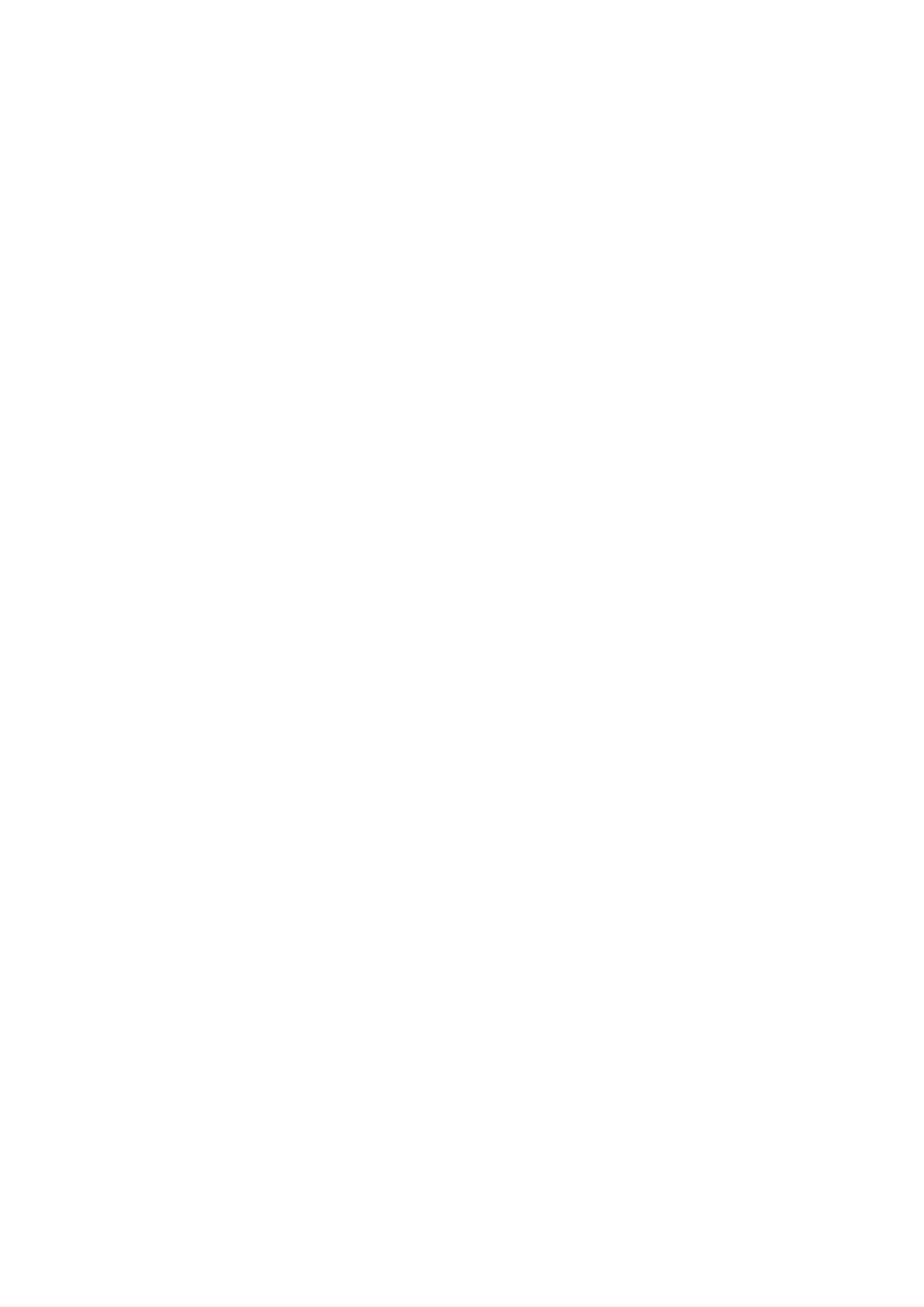# **1 Apologies**

Resolution number IMSB/2017/59

MOVED by T Kake, seconded by D Kirkwood:

That the Independent Māori Statutory Board:

a) accept the apology from T. Hohneck for absence.

#### **2 Declaration of Interest**

There were no declarations of interest.

#### **3 Confirmation of Minutes**

Resolution number IMSB/2017/60

MOVED by T Kake, seconded by D Kirkwood:

That the Independent Māori Statutory Board:

a) confirm the ordinary minutes of its meeting, held on Monday, 4 September 2017, including the confidential section, as a true and correct record.

#### **CARRIED**

## **4 Extraordinary Business**

There was no extraordinary business.

#### **5 Financial Report to 31 August 2017**

Resolution number IMSB/2017/61

MOVED by J Brown, seconded by Deputy Chairperson G Wilcox:

That the Independent Māori Statutory Board:

a) receives this Financial Management Report to 31 August 2017.

#### **CARRIED**

## **6 Update Board Strategic Priorities Progress Report**

Resolution number IMSB/2017/62

MOVED by T Henare, seconded by D Kirkwood:

That the Independent Māori Statutory Board:

a) receives the Board Strategic Work Priorities Progress Report September 2017

#### **CARRIED**



#### **CARRIED**